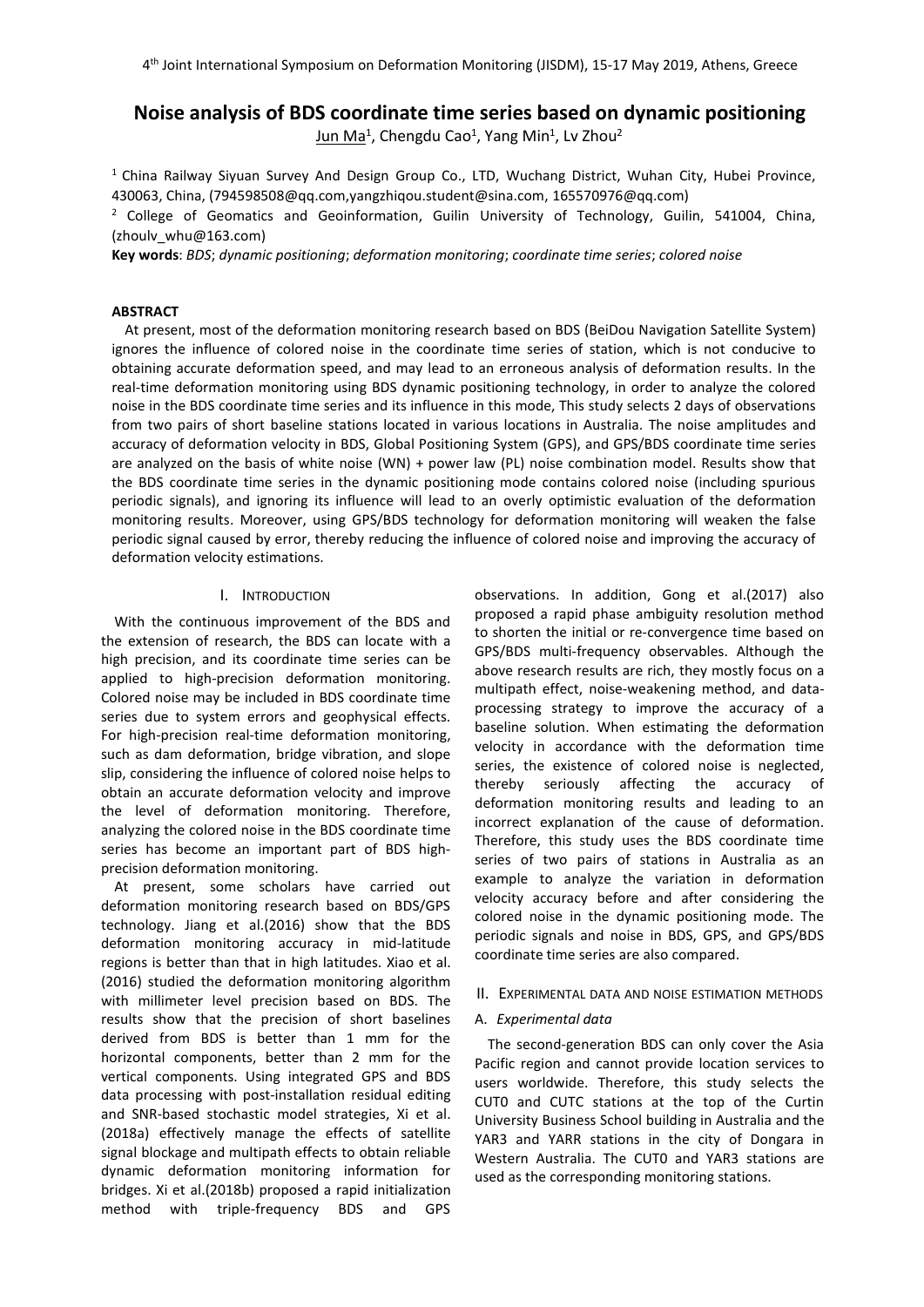

Figure 1. Specific locations of the CUT0, CUTC, YAR3, and YARR station

It can be seen from Fig. 1 that the distances between the monitoring and reference station does not exceed 30 m. The observation data of the BDS dual frequency from April 10–11, 2018, are selected, and the satellite cutoff height angle is 15°. The sampling interval is 30 s, and each station has 5760 epochs. In a dynamic positioning mode, the ambiguity is fixed satellite ephemeris dynamic positioning mode, the ambiguity is fixed satellite ephemeris error,<br>through the LAMBDA method, and the E, N, and U ionospheric delay are basically e coordinates of each station are estimated by extended Kalman filter algorithm. Before analyzing the noise in BDS coordinate time series, a triple-error method is used to eliminate gross errors, and the clean BDS coordinate time series are finally obtained.

#### B. *Noise estimation method*

 $WN + PL$  noise combination model is extensively used in the noise analysis of coordinate time series. The covariance matrix of the observed values in the noise model is presented as follows:

$$
D(y) = \sigma_w^2 I + \sigma_K^2 Q_K \tag{1} \quad \text{are ste}
$$

where  $y$  is the coordinate time series of the single component of a station; D(y) is the covariance matrix; K is the spectral index of PL noise;  $\sigma_w^2$  and  $\sigma_R^2$  are the result in the spectral index of PL noise;  $\sigma_w^2$  and  $\sigma_R^2$  are the spectral in the spectral index variances of white and power law noises, respectively; and  $Q_K$  is the co-factor matrix of PL noise related to the spectral index (Williams *et al*.,2008; Langbein *et al*., 2012). Under the WN + PLnoise combination model, the most commonly used noise estimation method is the maximum likelihood estimation method. The joint probability density of the residual v and the covariance matrix of the coordinate sequence are expressed as follows:

lik
$$
(v,Q_y) = \frac{1}{(2\pi)^{N/2} (\det Q_y)^{1/2}} \exp(-0.5v^T Q_y^{-1} v)
$$
 (2)

The use of the logarithm of both sides of Equation (2) yields

$$
\ln[\text{lik}(v, Q_y)] = -0.5[\ln(det Q_y) + v^T Q_y^{-1} v + N ln(2\pi)] \quad (3)
$$

According to the principle of maximum likelihood estimation, various combinations of white and colored noises will obtain different maximum likelihood logarithmic values. A large value indicates a reliable result. The specific process of estimating noise using this method will not be described here, but the readers may refer to the related literature (Bos *et al*.,2008)

#### III. EXPERIMENTAL RESULTS

#### A. *Power spectrum and noise estimation*

 ${}_{K}^{2}Q_{K}$  (1) are steel mask with a length of 2 meters. These  $\frac{2}{K}$  are the result in the residual being greater in the CUTC station The double logarithmic power spectrum of WN tends to stabilize, that is, the spectral index is 0, and the spectral index of colored noise is not 0. Therefore, an important basis for judging whether a coordinate time series contains colored noise is the spectral index of the double log power spectrum of its residual sequence. Before analyzing the power spectrum, the BDS coordinate time series of the monitoring station CUTC and the YARR station are analyzed. In Fig. 2, the residual is larger in the CUTC station than in the YARR station. The reference station is near the monitoring station; thus, the influences of the receiver clock error, troposphere, and ionospheric delay are basically eliminated by a double difference mode. The coordinate time series of the two stations are mainly affected by the multipath effect. Fig. 1 illustrates the specific locations of the two stations and their surrounding environment. The CUTC and CUT0 stations are located at the highest point of the roof and at a certain distance from the ground and roof. The monument of the YARR station is steel plate and close to the ground, and the surroundings are relatively flat. Therefore, the multipath effect is more severe in the CUTC station than in the YARR station. Also, the monuments of the CUTO and CUTC stations monuments mounted on the roof are likely to be affected by wind loads. The above factors are likely to than in the YARR.

 $\frac{1}{(2\pi)^{N/2}(\text{det}(y))^{1/2}} \exp(-0.5v^2 (y^2 + v))$  (2) by an error (xixid et al., 2012, rang et al., 2010). The YARR station is slightly affected by the multipath effect,  $(TQ_y^{-1}v)$  (2) by an error (Xixiu et al., 2012; Yang et al., 2016). The VAR station is slightly affected by the multinath offset The coordinate time series of the two stations contain periodic signals, and the periodic signals are more characterized in the YARR station than in the CUTC station, especially the periodic signals in the U component. The selected observation data have a short span; consequently, the coordinate time series does not reflect the long-term periodic motion of the station. The periodic signal in the BDS coordinate time series of the YARR station may be a false signal caused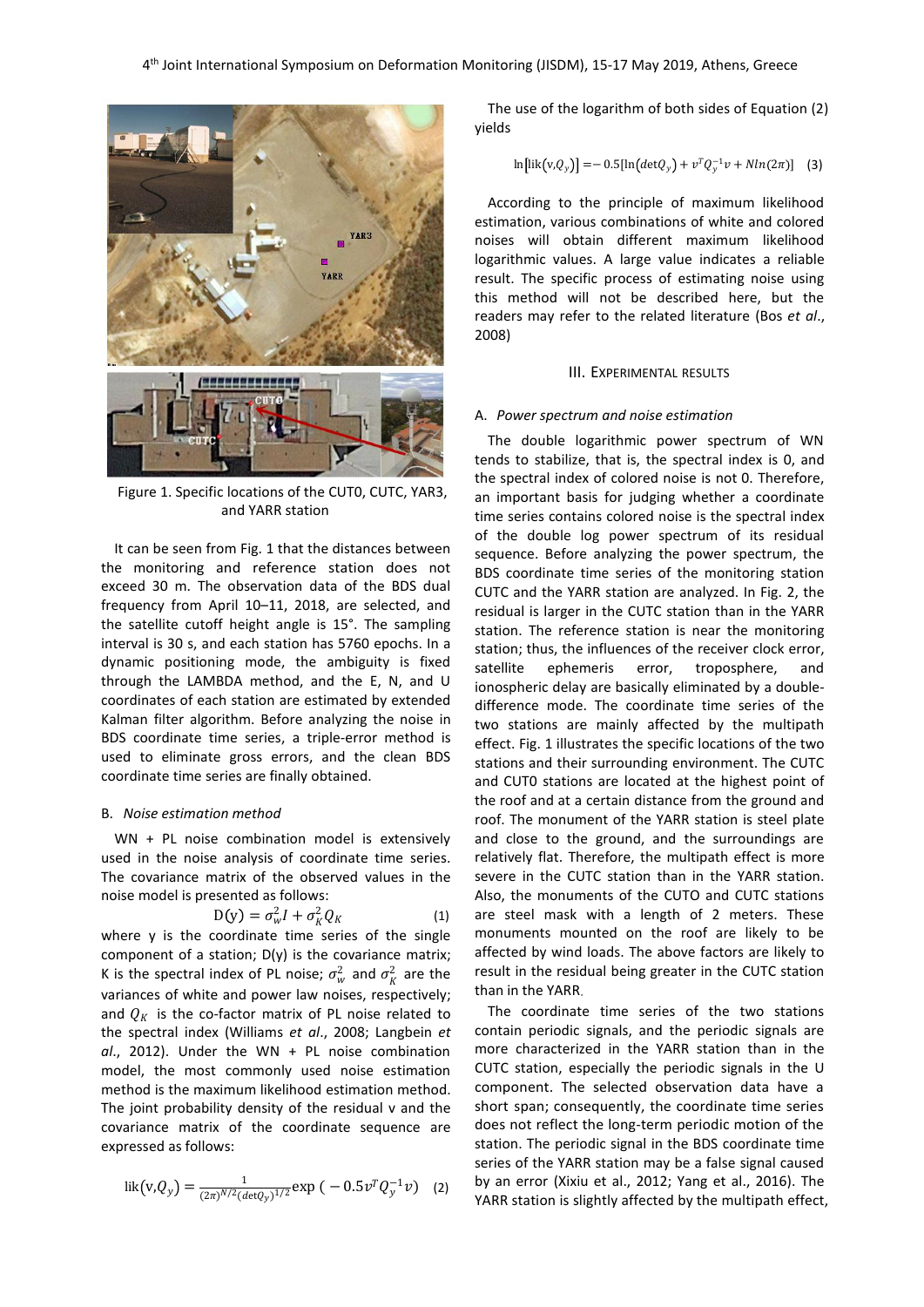and the periodic characteristics of the coordinate time series are remarkable. Thus, the cause of its periodic signal may be related to the BDS system error. The CUTC station is increasingly affected by the multipath effect, and therefore, the residual seriously affects the periodic signal.

When considering only linear trends, the spurious periodic signals will be treated as noises and behave as colored noises. In Fig. 3, the spectral indices of the power spectra of the BDS coordinate time series of the CUTC and YARR stations are all less than 0 and greater than −1, and the spectral index of the CUTC is the smallest. This result indicates that the short-term BDS coordinate time series of both stations contain colored noises.



Figure 2. CUTC and YARR station BDS coordinate time series; the blue curve represents the original coordinate time series, and the red curve represents frequency(cph) the sequence extracted by the original coordinate time

|    |  | series after wavelet transform processing                                       | 10 |
|----|--|---------------------------------------------------------------------------------|----|
|    |  | Table 1 Estimations of noise amplitudes after<br>considering the colored noise. |    |
| on |  | Component   $K$   PL(mm $\bullet$ d <sup>(K/4)</sup> )   WN(mm)                 |    |

| Station     | Component | К      | $PL(mm \cdot d^{(K/4)})$ | WN/mm) | $\sum_{10^{-2}}^{\infty}$     |
|-------------|-----------|--------|--------------------------|--------|-------------------------------|
|             | Е         | $-0.9$ | 3.1                      | 1.5    | U                             |
| <b>CUTC</b> | N         | $-0.7$ | 4.3                      | 1.5    | $10^{-4}$ $\frac{1}{10^{-2}}$ |
|             | U         | $-0.8$ | 9.1                      | 4.9    | fr                            |
| <b>YARR</b> | E         | $-1.7$ | 2.9                      | 1.1    | Figure 3. Do                  |
|             | N         | $-1.7$ | 1.4                      | 0.5    | <b>BDS</b> coord              |
|             | U         | $-1.7$ | 6.8                      | 3.1    | stati                         |

On the basis of the WN  $+$  PL noise combination model, the noise amplitude (standard deviation) estimations (Table 1 and 2) and the standard deviations of deformation velocity estimations are calculated through the maximum likelihood estimation method to analyze the influence of colored noise on the deformation velocity accuracy (Table 3). K represents the spectral index of PL noise in Table 1. As can be seen from Table 1, based on the WN + PL noise model, the amplitude estimates of WN are less than that of colored noises. This result shows that colored noise still dominates in the noise of the BDS coordinate time series. Comparing Table 1 with Table 2, the estimations of the noise amplitudes are different from the former in case of considering only WN and are smaller than those of the colored noise. As shown in Table 3, when only WN is considered, the standard deviation (STD) of the velocity estimate are smaller than that in the  $WN + PL$  noise combination model. Accordingly, ignoring colored noise will result in an erroneous estimation of the noise amplitude, thus leading to an overly optimistic assessment of the accuracy of the deformation velocity estimate.



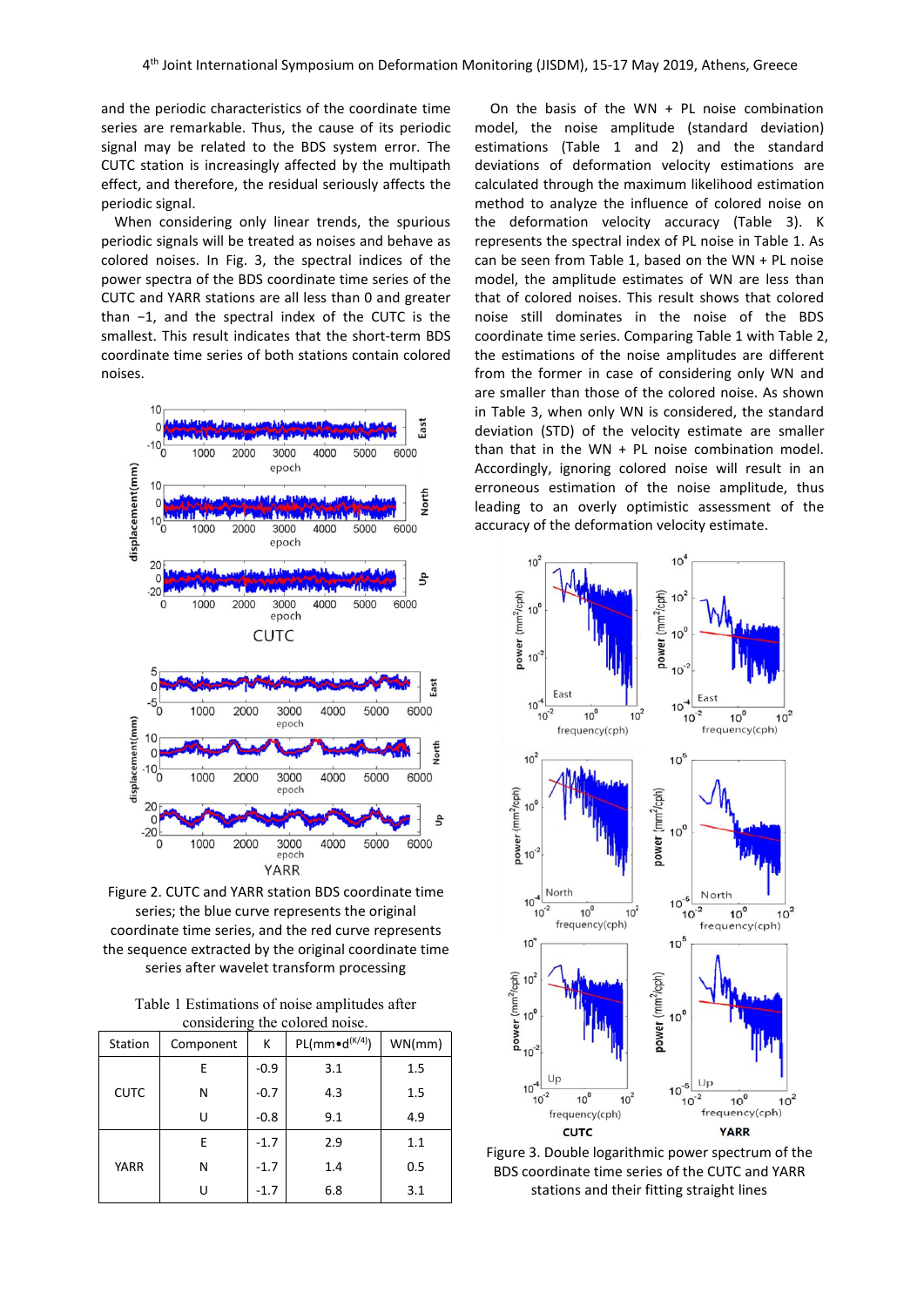Table 2 Estimations of noise amplitudes before considering the colored noise.

|             |           | uu     |                 |
|-------------|-----------|--------|-----------------|
| Station     | Component | WN(mm) | sat             |
|             | E         | 1.9    | sys             |
| <b>CUTC</b> | Ν         | 2.3    | Th <sub>o</sub> |
|             | U         | 6.1    | eff<br>mc       |
|             | E         | 2.5    |                 |
| <b>YARR</b> | Ν         | 0.9    | Ta              |
|             | U         | 6.6    |                 |

Table 3 STD of velocity estimations before after considering the colored noise (mm)

|             | $\sim$    |          |          |        |
|-------------|-----------|----------|----------|--------|
| Station     | Component | WN model | PL model | E      |
|             | E.        | 0.05     | 0.5      | N      |
| <b>CUTC</b> | N         | 0.06     | 0.5      |        |
|             |           | 0.14     | 1.15     |        |
|             | E.        | 0.06     | 3.55     | Тa     |
| <b>YARR</b> | N         | 0.02     | 1.77     | coordi |
|             |           | 0.15     | 8.33     |        |

## B. *Comparison of the noises in the BDS, GPS, and GPS/BDS coordinate time series*

In addition to GPS technology, the GPS/BDS technology is extensively used for deformation monitoring. However, analyzing a coordinate time series obtained in accordance with the abovementioned technique also ignores the influence of colored noise. To compare the noise in the BDS, GPS, GPS/BDS coordinate time series in the dynamic positioning mode, the GPS and GPS/BDS coordinate time series and the power spectra of the abovementioned stations are obtained on the basis of<br>the same observation data and data-processing<br>strategy (Fig. 4). Wavelet transform method is used to<br>nearly denoise the coordinate time series (Fig. 5). In<br>Fig. 5 for t the same observation data and data-processing strategy (Fig. 4). Wavelet transform method is used to nearly denoise the coordinate time series (Fig. 5). In Fig. 5, for the CUTC station, the waveform results of the BDS, GPS, and GPS/BDS coordinate time series are substantially the same, and the amplitude is smaller in the GPS/BDS coordinate time series than that in the BDS and GPS. For the YARR station, the time series in the three components exhibit clear periodic characteristics, in which the periods of BDS and<br>CDS (DDS exactlinate time excise are relatively GPS/BDS coordinate time series are relatively consistent, and the GPS coordinate time series<br>
contains additional periodic signals. The periodic<br>
signals of the GPS and BDS coordinate time series have<br>
the largest amplitude in the E and N components,<br>
correspondingly contains additional periodic signals. The periodic  $\frac{a}{b}$   $a_{00}$ signals of the GPS and BDS coordinate time series have  $\frac{2}{5}$  2000 the largest amplitude in the E and N components, correspondingly. This result indicates that the factors  $\sum_{n=1}^{\infty}$ that cause the periodic signal in the YARR coordinate time series are independent of the geophysical environment in which the station is located and are related to the satellite positioning system. Table 4 lists the standard deviations in the three components of the two stations based on different positioning systems. The standard deviation is substantially smaller in the GPS/BDS coordinate time series than in

the BDS and GPS coordinate time series. This difference may be due to that additional effective satellites can be observed using both positioning systems, and solution accuracy is increasingly precise. Therefore, the GPS/BDS technology can be used to effectively reduce the effects of noise in deformation monitoring.

Table 4 Standard deviations (mm) of the BDS, GPS, and GPS/BDS coordinate time series

|           | <b>BDS</b>  |             | <b>GPS</b>  |             | GPS/BDS     |       |
|-----------|-------------|-------------|-------------|-------------|-------------|-------|
| Component | <b>CUTC</b> | <b>YARR</b> | <b>CUTC</b> | <b>YARR</b> | <b>CUTC</b> | YARRA |
| E         | 1.91        | 0.94        | 2.07        | 2.05        | 1.43        | 1.12  |
| Ν         | 2.34        | 2.51        | 2.35        | 1.54        | 1.63        | 1.27  |
| U         | 6.12        | 6.71        | 5.55        | 6.35        | 4.00        | 5.34  |

N | 0.02 | 1.77 | coordinate time series and standard deviations of Table 5 Noise amplitude estimations of GPS velocity estimations

| Station     | Component | К      | $PL(mm \cdot d^{(K/4)})$ | WN/mm) |
|-------------|-----------|--------|--------------------------|--------|
|             | Е         | $-0.6$ | 4.4                      | 0.4    |
| <b>CUTC</b> | N         | $-0.5$ | 4.9                      | 0.1    |
|             | U         | $-0.5$ | 11.4                     | 0.1    |
|             | Е         | $-1.7$ | 4.1                      | 0.6    |
| YARR        | N         | $-1.7$ | 4.1                      | 0.5    |
|             | U         | $-1.7$ | 15.8                     | 2.24   |



Figure 4. Power spectrum of the CUTC and YARR station coordinate time series. The red, blue, and green curves correspond to the power spectra of the BDS, GPS, and GPS/BDS coordinate time series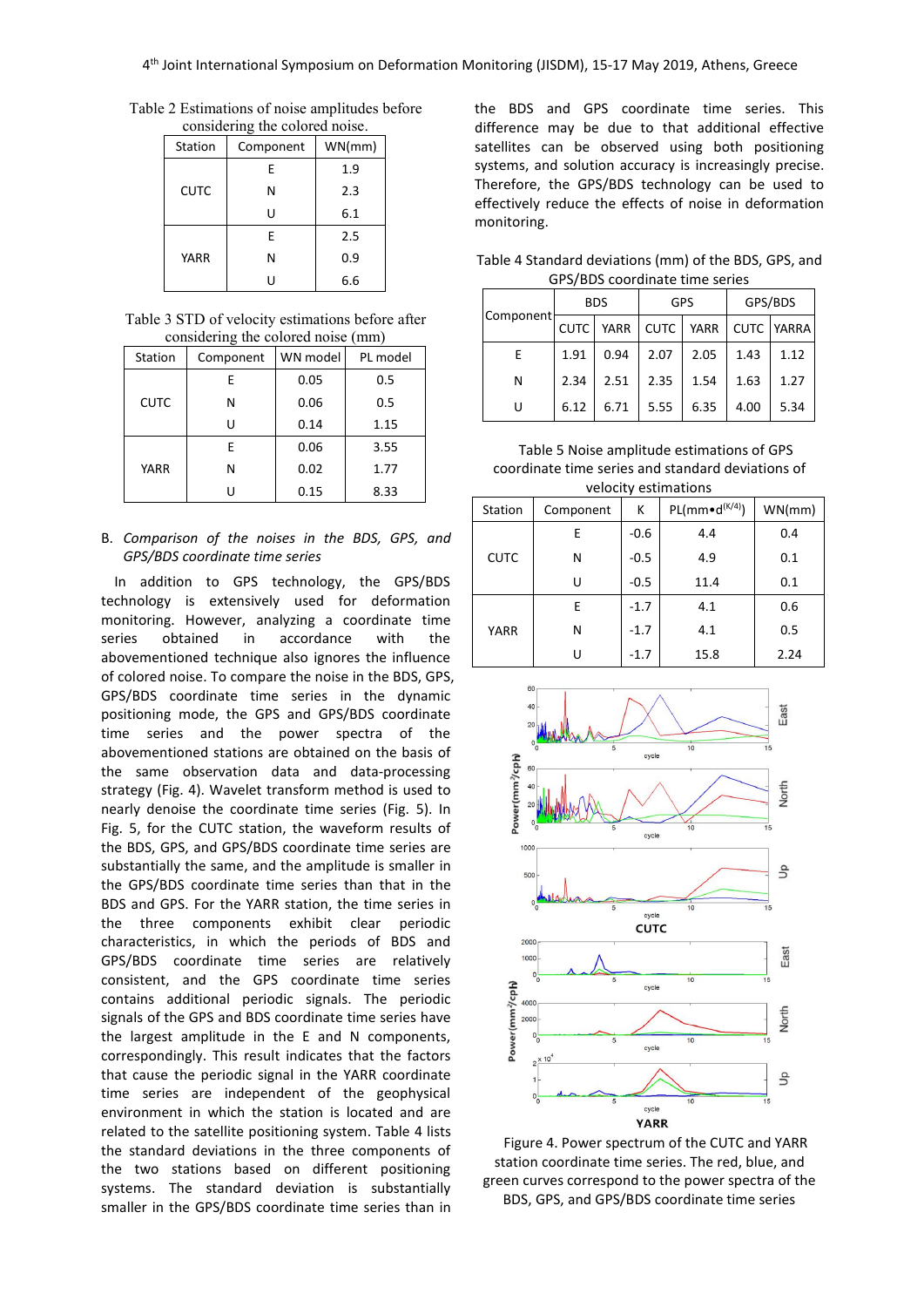

Figure 5. Curves of the CUTC and YARR station coordinate time series after wavelet denoising. The red, blue, and green curves represent the BDS, GPS, and GPS/BDS coordinate time series, respectively

| Table 6 Noise amplitude estimations of GPS/BDS    | coordina  |
|---------------------------------------------------|-----------|
| coordinate time series and standard deviations of | and GPS   |
| velocity estimations                              | is smalle |

| Table 7, the standard devia<br>for GPS/BDS are also small | WN/mm | $PL(mm \cdot d^{(K/4)})$ | К      | Component | Station     |
|-----------------------------------------------------------|-------|--------------------------|--------|-----------|-------------|
| BDS. This result shows that                               | 0.3   | 3.7                      | $-0.6$ | Е         |             |
| can achieve more accurate                                 | 0.6   | 2.9                      | $-0.7$ | N         | <b>CUTC</b> |
| the GPS/BDS technology tl<br>BDS technology.              | 2.3   | 7.5                      | $-0.6$ | U         |             |
|                                                           | 0.6   | 2.7                      | $-1.2$ | E         |             |
| IV. CON                                                   | 0.2   | 2.72                     | $-1.1$ | N         | <b>YARR</b> |
| Two pairs of short base<br>examples, and the colored i    | 2.3   | 7.9                      | $-1.7$ | U         |             |

| Table 7 STD of velocity estimations |  |
|-------------------------------------|--|
|-------------------------------------|--|

|             |           |            |         | anu cun             |  |
|-------------|-----------|------------|---------|---------------------|--|
| Station     | Component | <b>GPS</b> | GPS/BDS | coordina            |  |
|             | E.        | 0.3        | 0.3     | caused b            |  |
| <b>CUTC</b> | N         | 0.3        | 0.3     | BDS in<br>spurious  |  |
|             | U         | 0.7        | 0.7     | series. T           |  |
| <b>YARR</b> | E.        | 3.4        |         | and don<br>consider |  |
|             | N         | 5.1        | 0.7     | make t              |  |
|             |           | 19.5       | 9.7     | deforma<br>The use  |  |

Fig. 4 demonstrates that the BDS, GPS, and GPS/BDS time series of each component of the CUTC station contain many signals with different periods. Section 3.1 indicates that these periodic signals may be false signals caused by multipath effects. Overall, the power is less in the GPS/BDS coordinate time series than in the BDS and GPS coordinate time series. For the YARR station that is slightly affected by multipath effects, the coordinate time series mainly contain false signals with periods of 4 and 8 h. For signals with a period of 4 h, the GPS coordinate time series has the highest power in the E and U components. For signals with a period of 8 h, the BDS coordinate time series have the highest power in the N and U components. The powers of the two periodic signals in the GPS/BDS coordinate time series are between those in the BDS and GPS coordinate time series. Therefore, using GPS and BDS for deformation monitoring simultaneously helps reduce the false periodic signal caused by systematic errors.

Table 6 Noise amplitude estimations of GPS/BDS coordinate time series are between those in the BDS  $(k^{(k/4)})$  WN(mm) factor of the standard deviations of velocity estimates for GPS and E -0.6 3.7 0.3 BDS. This result shows that deformation monitoring N  $\vert$  -0.7  $\vert$  2.9  $\vert$  0.6  $\vert$  can achieve more accurate deformation results using To quantify the colored noise in the three types of coordinate time series, on the basis of the WN + PL noise model, the maximum likelihood estimation method is used to obtain the estimations of the noise amplitudes (Table 5 and Table 6) in the GPS and GPS/BDS coordinate time series and the standard deviations (Table 7) of the velocity estimates of the two stations. A comparison of Tables 1 and 5 implies that the WN amplitudes are larger in the BDS coordinate time series than in the GPS coordinate time series. Moreover, WN is associated with the satellite system because the station and receiver are the same. And the WN amplitude estimates in the GPS/BDS and GPS coordinate time series, whereas the PL noise is smaller than that for the BDS and GPS. As shown in Table 7, the standard deviations of velocity estimates the GPS/BDS technology than using only the GPS or

#### IV. CONCLUSION

Station | Component | GPS | GPS/BDS | coordinate time series. The results show that the error  $\mathsf{N}$   $\bigcup$  0.3  $\bigcup$  spurious periodic signals in the BDS coordinate time  $\cup$  | 0.7 | 0.7 | series. These spurious signals behave as colored noises N | 5.1 | 0.7 | make the assessment of the accuracy of the Two pairs of short baseline stations are used as examples, and the colored noise of the BDS coordinate time series in a dynamic positioning mode is analyzed and compared with those in the GPS and GPS/BDS caused by the multipath effect and systematic error of BDS in the dynamic positioning mode can lead to and dominate the noise when only linear trends are considered. Ignoring the effects of colored noise will deformation velocity estimate increasingly optimistic. The use of GPS/BDS technology for deformation monitoring helps weaken false cycle signals, thereby reducing the effect of colored noise and effectively